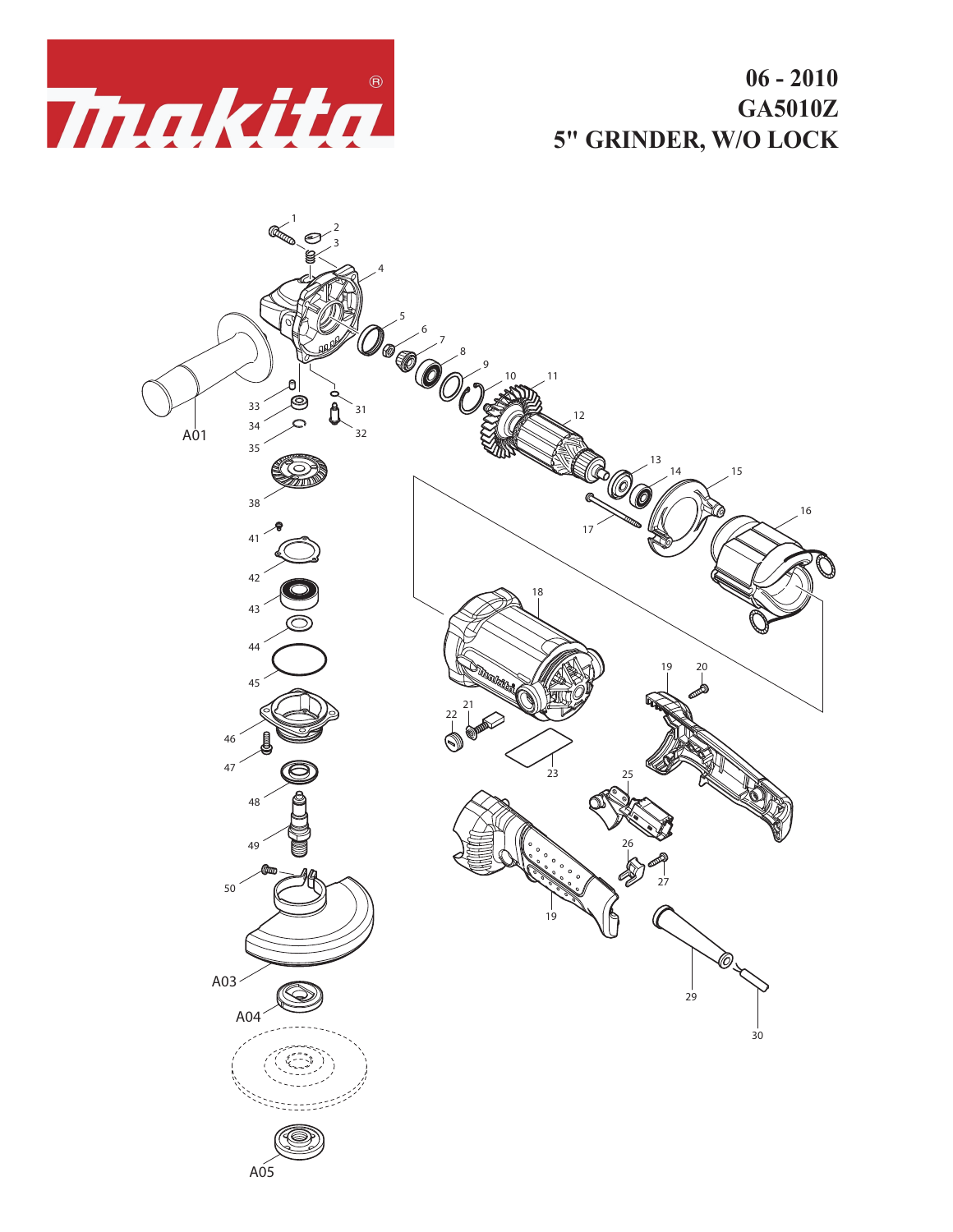| Item No | <b>Type</b>    | Sub  | Part No  | <b>Description</b>                      | Qty            | Unit       |
|---------|----------------|------|----------|-----------------------------------------|----------------|------------|
| 001     | $\overline{2}$ |      | 266459-3 | <b>TAPPING SCREW 5X25</b>               | 4              | PC.        |
| 002     |                |      | 417771-6 | PIN CAP                                 | 1              | PC.        |
| 003     | $\overline{2}$ |      | 234057-1 | <b>COMPRESSION SPRING 8</b>             | 1              | PC.        |
| 004     |                |      | 318158-4 | <b>GEAR HOUSING</b>                     | 1              | PC.        |
| 005     |                |      | 262132-3 | <b>RUBBER RING 27</b>                   | 1              | PC.        |
| 006     |                |      | 264010-3 | HEX.NUT M7                              | 1              | PC.        |
| 007     | 1              |      | 227517-0 | * SPIRAL BEVEL GEAR 13                  | 1              | PC.        |
|         | $\overline{2}$ |      | 227520-1 | * SPIRAL BEVEL GEAR 11                  | 1              | PC.        |
| 008     | $\overline{2}$ |      | 210059-1 | BALL BEARING 6000DDW (Nylon)            | 1              | PC.        |
| 009     |                |      | 267352-4 | <b>FLAT WASHER 22</b>                   | 1              | PC.        |
| 010     |                |      | 962107-9 | RETAINING RING (INT) R-30               | 1              | PC.        |
| 011     |                |      | 240094-5 | <b>FAN 70</b>                           | 1              | PC.        |
| 012     |                |      | 513701-6 | ARMATURE ASS'Y 115V                     | 1              | PC.        |
|         |                | INC. |          | Item No. 11, 13, 14                     |                |            |
| 013     |                |      | 681644-1 | <b>INSULATION WASHER</b>                | 1              | PC.        |
| 014     |                |      | 210005-4 | <b>BALL BEARING 608DDW</b>              | 1              | PC.        |
| 015     |                |      | 419961-7 | <b>BAFFLE PLATE</b>                     | 1              | PC.        |
| 016     | $\overline{2}$ |      | 520055-4 | * FIELD ASS'Y 115V (TYPE 2)             | 1              | PC.        |
|         |                | INC. | 654020-2 | * RING TERMINAL                         | $\overline{2}$ | PC.        |
|         |                | INC. | 654555-3 | * CONNECTOR 34130                       | $\overline{c}$ | PC.        |
| 017     |                |      | 266340-8 | <b>TAPPING SCREW 4X65</b>               | $\overline{2}$ | PC.        |
| 018     | $\overline{c}$ |      | 158363-9 | MOTOR HOUSING COMPLETE (TYPE 2)         | $\mathbf{1}$   | PC.        |
|         |                | INC. | 643708-9 | <b>BRUSH HOLDER 5-11</b>                | $\overline{2}$ | PC.        |
|         |                | INC. | 810341-4 | <b>CAUTION LABEL</b>                    | 1              | PC.        |
| 019     |                |      | 188292-2 | <b>HANDLE SET</b>                       | 1              | <b>SET</b> |
| 020     |                |      | 266326-2 | <b>TAPPING SCREW 4X18</b>               | 4              | PC.        |
| 021     | $\overline{2}$ |      | 194996-6 | CARBON BRUSH CB-303 2PC/SET (W/ ORIGIN) | 1              | <b>SET</b> |
| 022     |                |      | 643750-0 | <b>BRUSH HOLDER CAP</b>                 | $\overline{c}$ | PC.        |
| 023     |                |      | 863595-2 | NAME PLATE F/GA5010Z                    | 1              | PC.        |
| 025     |                |      | 651172-0 | SWITCH TG933TN-1                        | 1              | PC.        |
| 026     |                |      | 687260-7 | <b>STRAIN RELIEF</b>                    | 1              | PC.        |
| 027     |                |      | 266326-2 | <b>TAPPING SCREW 4X18</b>               | 1              | PC.        |
| 029     |                |      | 682505-8 | CORD GUARD 10-90                        | 1              | PC.        |
| 030     |                |      | 664265-4 | CORD WITH PLUG 2P-16-2.5M SJ            | 1              | PC.        |
| 031     |                |      | 213977-2 | O RING 7                                | 1              | PC.        |
| 032     |                |      | 256505-0 | SHOULDER PIN 5                          | 1              | PC.        |
| 033     |                |      | 263002-9 | <b>RUBBER PIN 4</b>                     | 1              | PC.        |
| 034     |                |      | 210006-2 | <b>BALL BEARING 696ZZ</b>               | 1              | PC.        |
| 035     |                |      | 233950-6 | <b>RING SPRING 11</b>                   | 1              | PC.        |
| 038     | 1              |      | 227518-8 | * SPIRAL BEVEL GEAR 34 A                | 1              | PC.        |
|         | $\overline{2}$ |      | 227521-9 | * SPIRAL BEVEL GEAR 35 A                | 1              | PC.        |
| 041     |                |      | 911003-8 | PAN HEAD SCREW M3X6                     | 3              | PC.        |
| 042     |                |      | 285728-3 | <b>BEARING RETAINER 39</b>              | 1              | PC.        |
| 043     |                |      | 211228-7 | BALL BEARING 6202DDW                    | 1              | PC.        |
| 044     |                |      | 253853-8 | <b>FLAT WASHER 15</b>                   | 1              | PC.        |
| 045     |                |      | 213624-5 | O RING 48                               | 1              | PC.        |
| 046     | 2              |      | 318300-7 | * BEARING BOX                           | 1              | PC.        |
|         | 3              |      | 318333-2 | <b>BEARING BOX</b>                      | 1              | PC.        |
| 047     |                |      | 265131-4 | PAN HEAD SCREW M5X18                    | 4              | PC.        |
| 048     |                |      | 345464-4 | <b>LABYRINTH RING</b>                   | 1              | PC.        |
| 049     |                |      | 324787-3 | SPINDLE A                               | 1              | PC.        |
|         |                |      |          |                                         |                |            |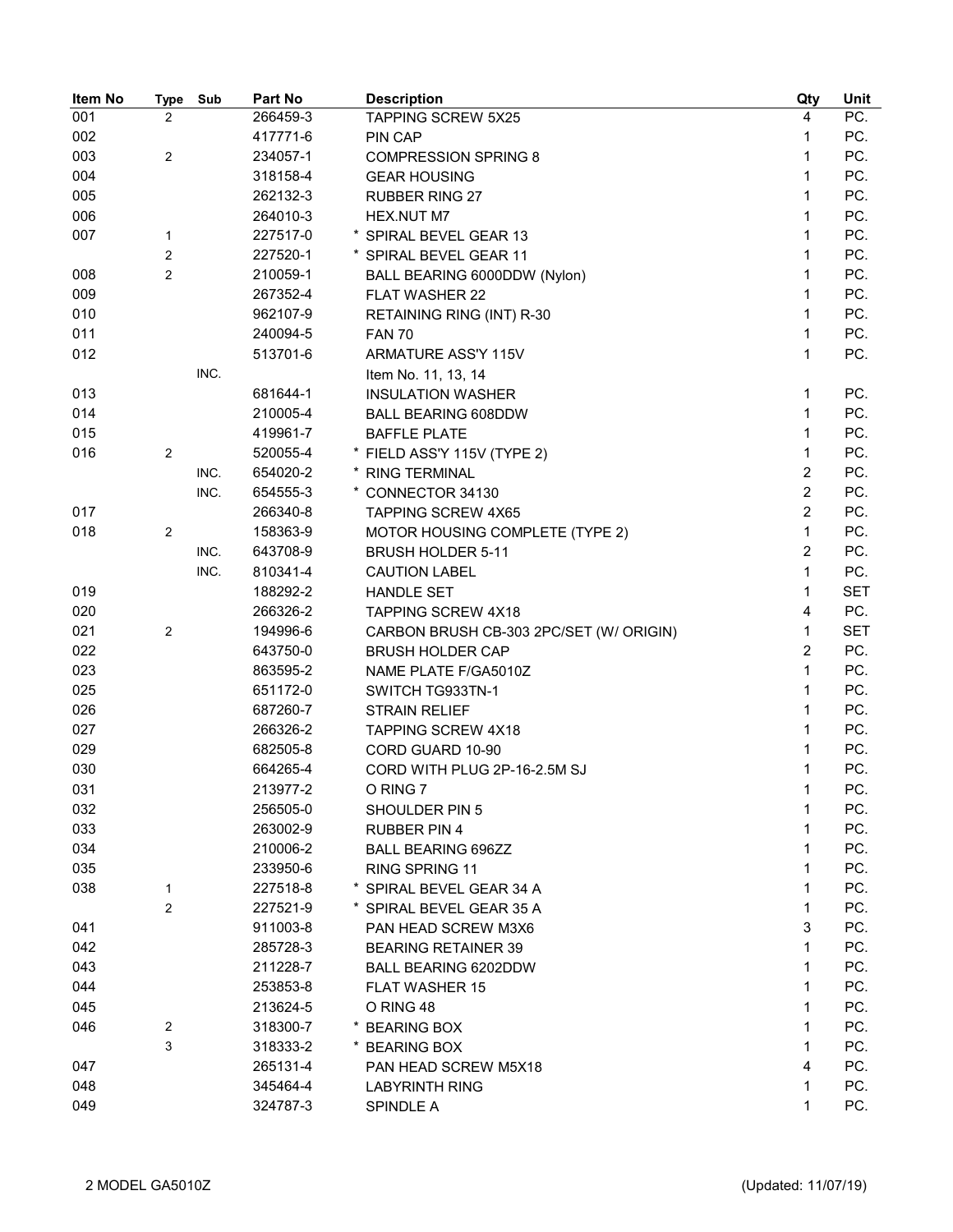| Item No            | <b>Type</b>             | Sub  | Part No       | <b>Description</b>                                            | Qty            | Unit       |
|--------------------|-------------------------|------|---------------|---------------------------------------------------------------|----------------|------------|
| 050                | $\mathbf{1}$            |      | 265103-9      | * PAN HEAD SCREW M5X14 (FOR 125419-3)                         |                | PC.        |
|                    | $\overline{2}$          |      | 251391-4      | * PAN HEAD SCREW M5X16 (F/135108-2,135650-3)                  | 1              | PC.        |
|                    | 3                       |      | 265180-1      | * PAN HEAD SCREW M5X16(F/123145-8)                            | 1              | PC.        |
| 100                |                         |      | 652044-2      | +BIND SCREW M3.5X5.0(F/Circuit Diagram)                       | 4              | PC.        |
| 101                | $\mathbf{1}$            |      | 654037-5      | * INSULATED EYE TERMINAL FT1.25-M3 (F/Wiring Diagram)         | 4              | PC.        |
|                    | $\overline{2}$          |      | 654117-7      | * INSULATED TERMINAL (F/Wiring Diagram) (TYPE 2)              | 4              | PC.        |
| <b>ACCESSORIES</b> |                         |      |               | - See Catalogue or visit www.makita.ca for more accessories - |                |            |
| A01                | $\mathbf{1}$            |      | 153504-2      | <b>GRIP 36 COMPLETE</b>                                       | $\mathbf{1}$   | PC.        |
|                    | $\overline{2}$          |      | 158237-4      | <b>GRIP 36 COMPLETE</b>                                       | $\mathbf{1}$   | PC.        |
|                    | Opt.                    |      | 194514-0      | VIBRATION PROOF GRIP F/4" - 6", PKG                           | $\mathbf{1}$   | PC.        |
| A02                |                         |      | 782424-9      | <b>LOCK NUT WRENCH 28</b>                                     | $\mathbf{1}$   | PC.        |
| A03                | $\mathbf{1}$            |      | 125419-3      | * WHEEL COVER ASS'Y F/5" (INC. ITEM 50)                       | $\mathbf{1}$   | PC.        |
|                    | $\overline{2}$          |      | 135108-2      | * TOOLLESS WHEEL COVER ASSY F/5" (INC. ITEM 50)               | $\mathbf{1}$   | PC.        |
|                    | 3                       |      | 135650-3      | * TOOLLESS WHEEL COVER ASSY F/5" (INC. ITEM 50)               | $\mathbf{1}$   | PC.        |
|                    | $\overline{\mathbf{4}}$ |      | 123145-8      | * TOOLLESS WHEEL COVER ASSY F/5" (INC. ITEM 50)               | 1              | PC.        |
|                    |                         | INC. | 213009-5      | * O RING 4 (Added)                                            | $\mathbf{1}$   | PC.        |
|                    | Opt.1                   |      | 122641-3      | * CUT-OFF WHEEL GUARD F/5"                                    | $\mathbf{1}$   | PC.        |
|                    | Opt.2                   |      | 122911-0      | * CUT-OFF WHEEL GUARD F/5"                                    | $\mathbf{1}$   | PC.        |
| A04                |                         |      | 224399-1      | <b>INNER FLANGE 45</b>                                        | $\mathbf{1}$   | PC.        |
| A05                |                         |      | 224568-4      | <b>LOCK NUT 5/8-45</b>                                        | $\mathbf{1}$   | PC.        |
| A05                |                         |      | 193048-0      | SANDING LOCK NUT 5/8-48, PKGED                                | $\mathbf{1}$   | PC.        |
| A06                | $\mathbf{1}$            |      | 741407-B      | 5" DEPRESSED CENTER WHEEL A24P                                | $\mathbf{1}$   | PC.        |
|                    | 3                       |      | A-95962-25    | 5" D.C.G.W WA36N 25/PK                                        | $\mathbf{1}$   | <b>SET</b> |
| A07                |                         |      | D-20909       | 5" CUT-OFF WHEEL (7/8")                                       | $\mathbf{1}$   | <b>SET</b> |
|                    |                         |      | D-21004       | 5" CUT-OFF WHEEL (7/8")                                       | $\mathbf{1}$   | <b>SET</b> |
| A10                |                         |      | 743015-1      | RUBBER PAD 115 F/5"                                           | $\mathbf{1}$   | PC.        |
| A11                |                         |      | 194483-5      | <b>LOOP HANDLE SET</b>                                        | $\mathbf{1}$   | <b>SET</b> |
|                    |                         | INC. | 416256-9      | <b>LOOP HANDLE</b>                                            | $\mathbf{1}$   | PC.        |
|                    |                         | INC. | 450189-8      | SPACER A                                                      | $\mathbf{1}$   | PC.        |
|                    |                         | INC. | 450190-3      | <b>SPACER B</b>                                               | $\mathbf{1}$   | PC.        |
|                    |                         | INC. | 783204-6      | HEX WRENCH 6                                                  | $\mathbf{1}$   | PC.        |
|                    |                         | INC. | 922453-2      | HEX. SOCKET SCREW M8X30                                       | $\overline{2}$ | PC.        |
| A12                |                         |      | 194482-7      | DUST COVER ATTACHMENT                                         | 1              | PC.        |
| A13                | 1                       |      | 196846-1      | * DUST COLLECTION COVER 5" DMND, TUCKPOINT BLADE              | 1              | PC.        |
|                    | $\overline{2}$          |      | 196845-3      | * DUST COLLECTION COVER 5" DMND, TUCKPOINT BLADE              | 1              | PC.        |
| A14                |                         |      | ------------- | 4-1/2" - 5" DIAMOND TUCKPOINT BLADES                          |                |            |